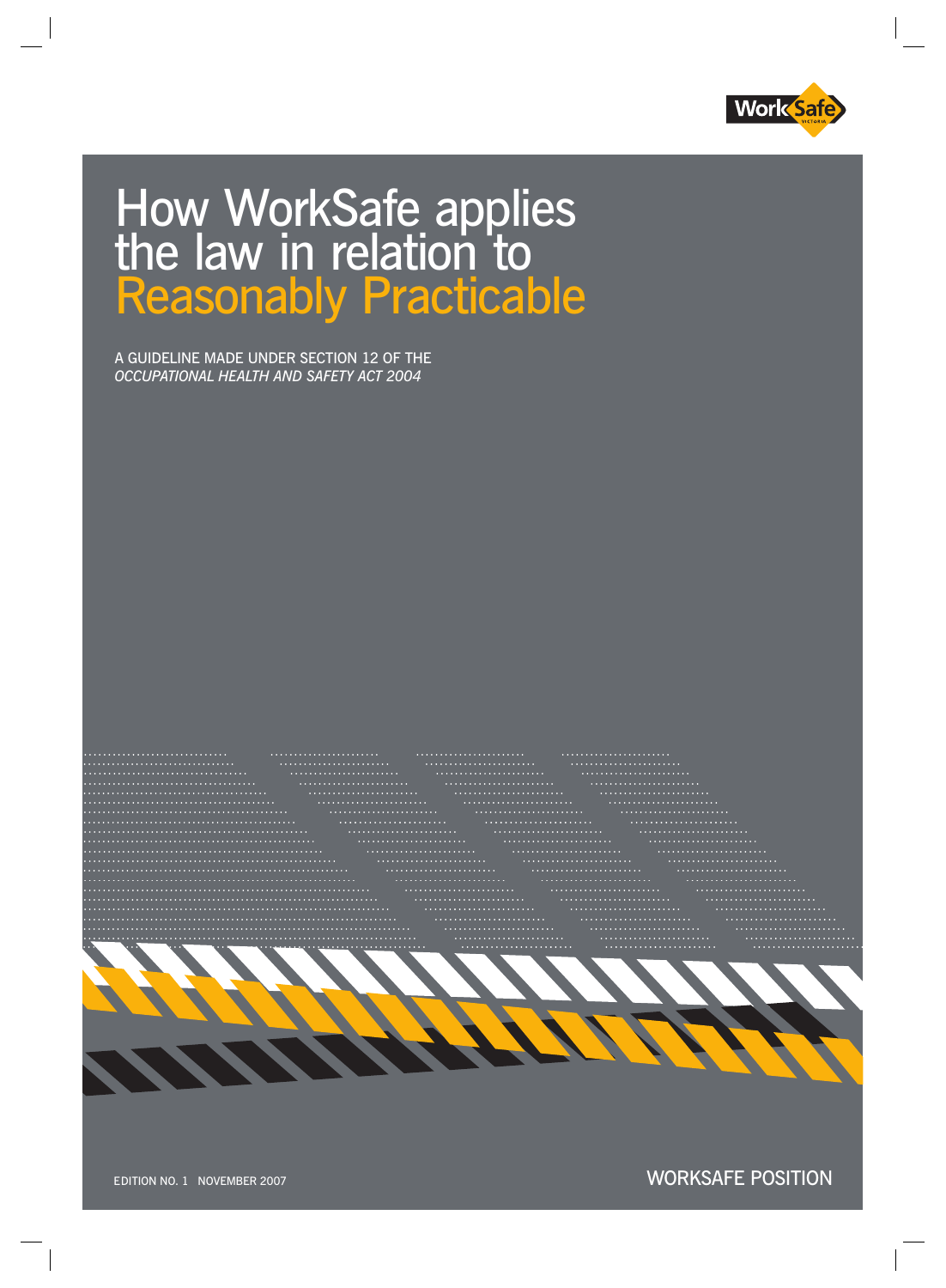### What this WorkSafe Position is about

This document sets out WorkSafe Victoria's position on what 'reasonably practicable' means in the context of duty-*Occupational Health and Safety Act 2004*. holders meeting their obligations under Part 3 of the

Part 3 of the Act places duties on, among others, employers (sections 21 to 23), self-employed persons (section 24), persons who manage or control workplaces (section 26), designers of plant (section 27), designers of buildings or structures (section 28), manufacturers of plant or substances (section 29), suppliers of plant or substances (section 30), and persons installing, erecting or commissioning plant (section 31), to ensure health and safety. These duties must be met so far as is reasonably practicable.

Section 20(2) of the Act provides that regard must be had to the following matters in determining what is (or was at a particular time) reasonably practicable in relation to ensuring health and safety:

- (a) the likelihood of the hazard or risk concerned eventuating;
- (b) the degree of harm that would result if the hazard or risk eventuated;
- (c) what the person concerned knows, or ought reasonably to know, about the hazard or risk and any ways of eliminating or reducing the hazard or risk;
- (d) the availability and suitability of ways to eliminate or reduce the hazard or risk;
- (e) the cost of eliminating or reducing the hazard or risk.

### Who does this WorkSafe Position apply to?

Any person who has duties to ensure health and safety under Part 3 of the Act.

## **Date**

This WorkSafe Position was made on 30 November 2007.

### WorkSafe Position in relation to determining what is reasonably practicable

The test for what is reasonably practicable is an objective test; that is, a person is to be judged by the standard of behaviour expected of a reasonable person in the duty-holder's position who is required to comply with the same duty and is:

- Committed to providing the highest level of protection for people against risks to their health and safety.
- Proactive in taking measures to protect the health and safety of people.

In applying the concept of reasonably practicable, careful consideration must be given to each of the matters set out in section 20(2) of the Act. No one matter determines '*what is (or was at a particular time) reasonably practicable in relation to ensuring health and safety*'. The test involves a careful weighing up of each of the matters in the context of the circumstances and facts of the particular case with a clear presumption in favour of safety.

Weighing up each of the matters in section 20(2) should be done in light of the following:

### (a) The likelihood of the hazard or risk concerned eventuating (Section 20(2)(a))

The greater the likelihood of a hazard or risk eventuating, the greater the significance this factor will play when weighing up all matters to be taken into account in determining what is reasonably practicable.

#### (b) The degree of harm that would result if the hazard or risk eventuated (Section 20(2)(b))

The greater the degree of harm that would be likely to result if the hazard or risk eventuated, the greater the significance this factor will play when weighing up all matters to be taken into account in determining what is reasonably practicable.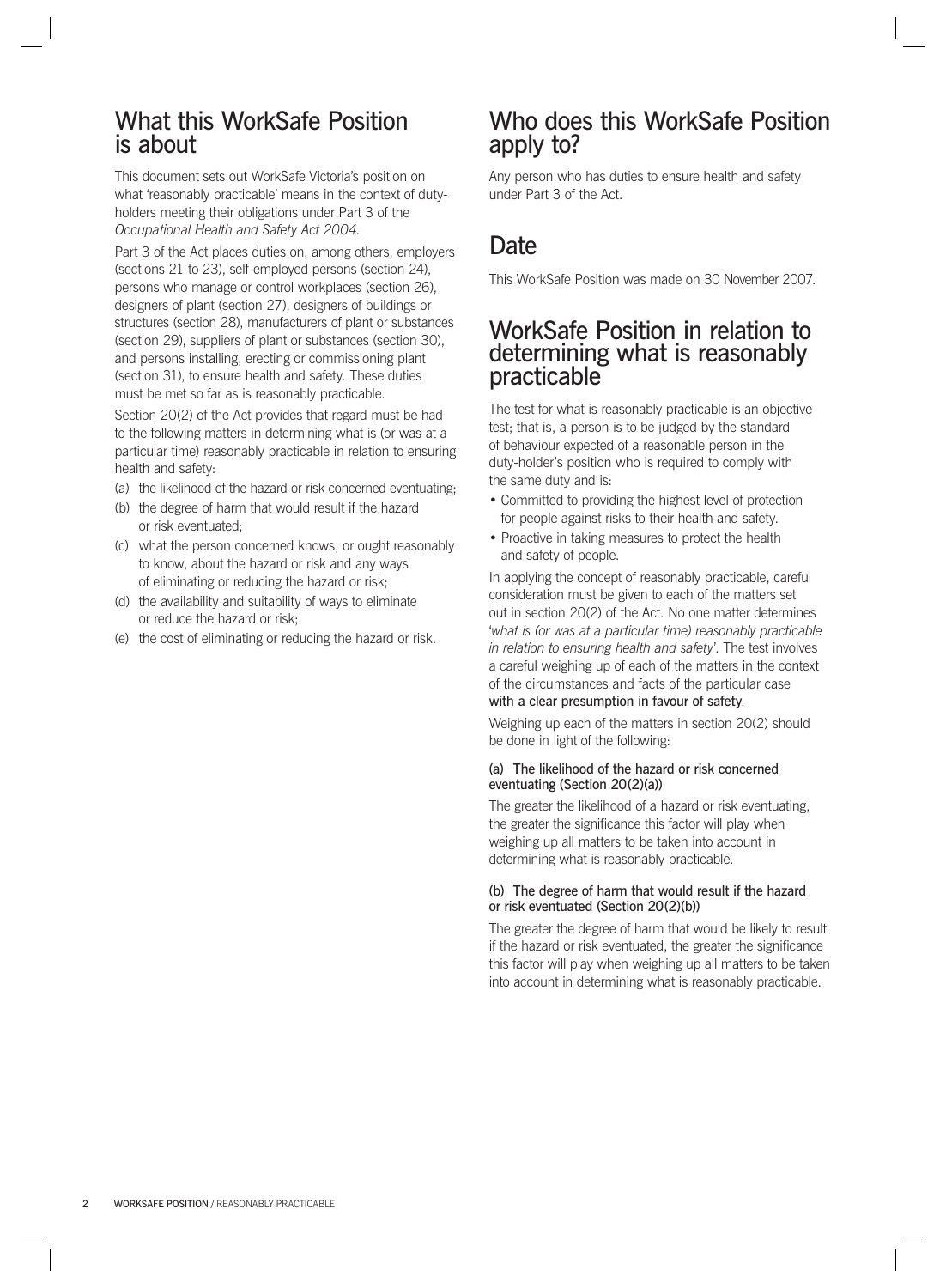### WorkSafe Position in relation to determining what is reasonably practicable continued

#### (c) What the person concerned knows, or ought reasonably to know, about the hazard or risk and any ways of eliminating or reducing the hazard or risk (Section 20(2)(c))

Knowledge about the hazard or risk, or any ways of eliminating or reducing the hazard or risk, must be determined objectively by reference to what the person concerned actually knows and what a reasonable person in the duty-holder's position who is required to comply with the same duty should know.

What a person knows or reasonably ought to know is commonly referred to as the state of knowledge.

It is reasonably practicable for a duty-holder to proactively:

- Find within the available state of knowledge hazards before they cause an incident, injury, illness or disease. A formal process to do this is generally known as hazards identification.
- Understand within the available state of knowledge the nature and degree of harm that a hazard or risk may cause, how the harm can eventuate and the likelihood of that harm occurring. A duty-holder may have to carry out investigations or analyses to gain this understanding. These investigations and analyses are generally known as the process of risk assessment.

It is also reasonably practicable for a duty-holder to consider and understand within the available state of knowledge how the following impact on hazards and risks:

- The potential failure of plant, equipment, systems of work or risk control measures.
- Human inadvertence or error, misuse, spontaneity, panic, fatigue or stress to the extent that they affect health and safety matters relevant to the duty.
- The potential interaction between multiple hazards that may, together, cause different risks.

### **NOTE**

Some regulations made under the Act require hazard and risk identification to be undertaken at certain times. Duty-holders must comply with these requirements. Duty-holders may not satisfy their responsibilities under the Act by conducting hazard and risk identification only when specifically required to do so by the regulations.

A duty-holder should know, within the available state of knowledge, about the ways of eliminating or reducing hazards and risks. They should know about the ways of controlling hazards and risks set out in:

- Regulations made under the Act.
- Other laws that relate to the control of hazards and risks.
- Relevant Compliance Codes and publications issued by WorkSafe.

Where the above does not provide sufficient information about controlling hazards and risks, WorkSafe expects a duty-holder to gain knowledge from other sources, including:

- Relevant reputable technical standards, such as those published by Standards Australia.
- Material published by other Australian occupational health and safety regulators.
- Industry practice and publications.
- Relevant published scientific and technical literature.

There are three broad ways of eliminating or reducing hazards and risks that can be ranked from the most effective and reliable to the least effective and reliable as follows:

- 1. Eliminate the hazard or risk. This involves taking action to eliminate a hazard (which eliminates all of its associated risks) or the elimination of the risks associated with the hazard if it cannot be eliminated.
- 2. If hazards or risks cannot be eliminated, risks may be reduced by taking action to change the risk. This can involve substituting the risk with a lesser one, engineering measures or changes to systems of work to achieve reductions, or isolating the hazard or risk from people.
- 3. If hazards or risks cannot be eliminated or changed to reduce them, action can be taken to reduce people's exposure to the hazard or risk. This can involve administrative actions, provision of instruction and procedures, or the use of personal protective equipment.

This ranking is known as the hierarchy of control. The objects of the Act require duty-holders to seek out ways to control risk as close to the top of the hierarchy as is reasonable in the circumstances.

The state of knowledge may provide a number of different ways to control a hazard or risk, and these should be considered when determining what is reasonably practicable in the circumstances.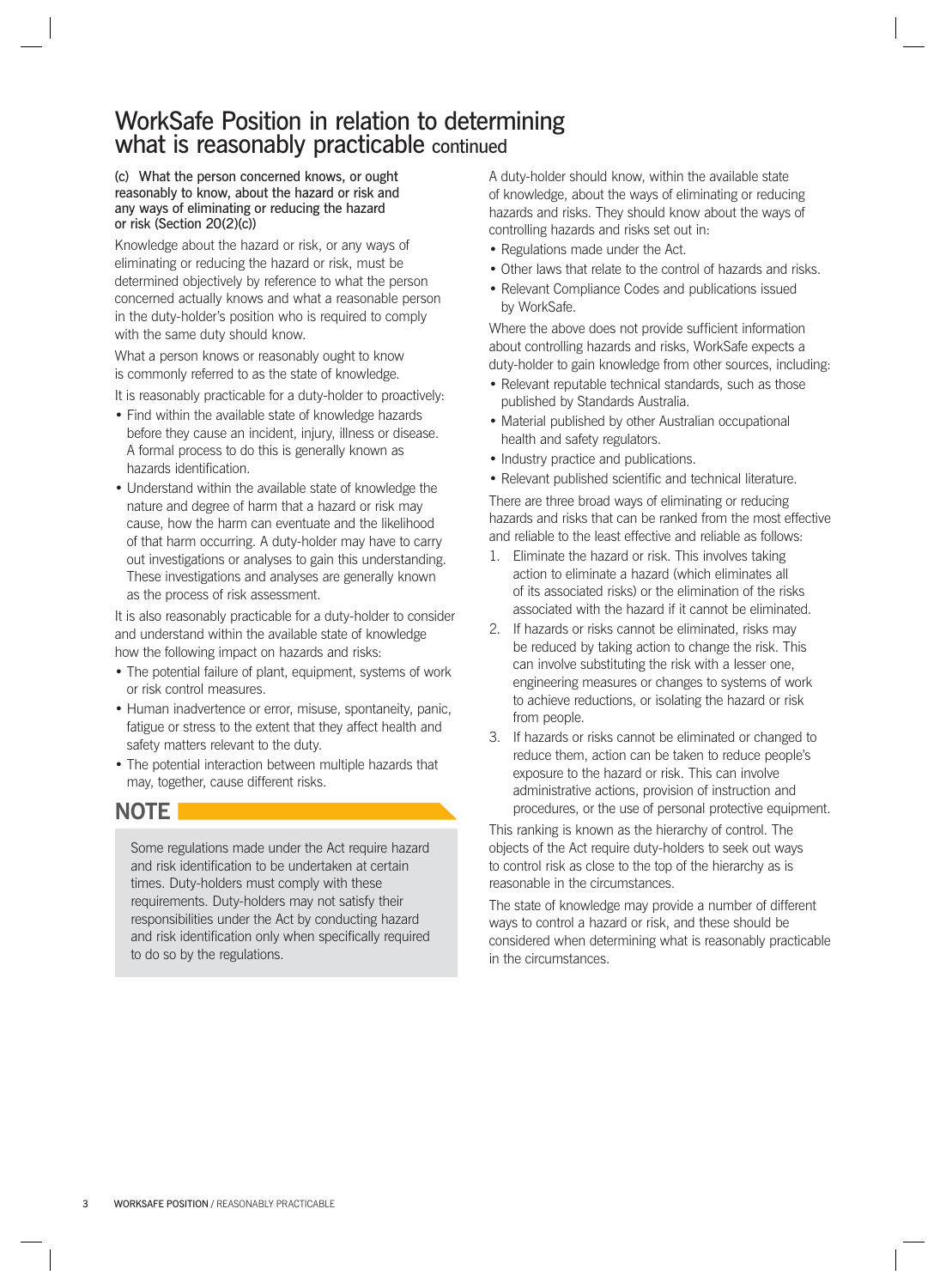### WorkSafe Position in relation to determining what is reasonably practicable continued

#### (d) The availability and suitability of ways to eliminate or reduce the hazard or risk (Section 20(2)(d))

Equipment to eliminate or reduce a hazard or risk should be regarded as being **available** if it is available on the open market or if it is feasible to manufacture it.

A work process (or change to a work process) to eliminate or control a hazard or risk should be regarded as being available if it is feasible to implement.

A way to eliminate or reduce a hazard or risk should be regarded as being suitable if:

- it is feasible to implement in a specific circumstance: and
- it is effective in eliminating or reducing the likelihood or degree of harm from a hazard or risk; and
- it does not introduce new and higher risks, having regard to all of the circumstances; and
- it is a practical measure given the circumstances in which the hazard or risk exists.

If there are no available or suitable ways to eliminate a hazard or risk, it is necessary to consider all available reasonably practicable. and suitable ways of reducing the risk, so far as is

### (e) The cost of eliminating or reducing the hazard or risk (Section 20(2)(e))

There must be a clear presumption in favour of safety. Once the likelihood and degree of harm from a hazard or risk is understood, and the availability and suitability of a relevant safety measure to eliminate or reduce the hazard or risk is established, that safety measure should be implemented unless the cost of doing so is so disproportionate to the benefit (in terms of reducing the severity of the hazard or risk) that it would be clearly unreasonable to justify the expenditure.

In determining whether a particular level of expenditure is reasonable in the circumstances, the duty-holder must have regard to the:

- likelihood and degree of harm of the hazard or risk; and
- the reduction of the likelihood and/or degree of harm that will result if the control measure is adopted.

The greater the likelihood of the hazard or risk concerned eventuating, and/or the greater the degree of harm that would result if the hazard or risk eventuated, the less weight should be given to the cost of eliminating the hazard or risk.

If the degree of harm is significant, e.g. death or serious injury is highly likely, then it is extremely unlikely that the cost of eliminating or reducing the risk would ever be so disproportionate to the risk to justify a decision not to implement an available and suitable control measure.

Moreover, the question of what is 'reasonably practicable' is to be determined objectively, and not by reference to the duty-holder's capacity to pay or other particular circumstances. If two duty-holders are faced with the same hazard or risk in similar situations, one duty-holder cannot expose people to a lower level of protection simply because it is in a lesser financial position than another duty-holder.

If a particular duty-holder cannot afford to implement a control that is not so disproportionate to the risk as to be clearly unreasonable, the duty-holder should not engage in the activity that gives rise to that hazard or risk.

If there are options available for eliminating or reducing a risk that achieve the same level of reduction in likelihood or degree of harm, a duty-holder may choose the least costly option. However, choosing a low cost option that provides less protection simply because it is cheaper is unlikely to be considered a reasonably practicable means of eliminating or reducing risk.

The costs of implementing a particular control may include costs of purchase, installation, maintenance, operation of the control measure and any impact on productivity as a result of the introduction of the control measure.

A calculation of the costs of implementing a control measure must also take into account savings from fewer incidents, injuries and illnesses, potentially improved productivity and reduced turnover of staff.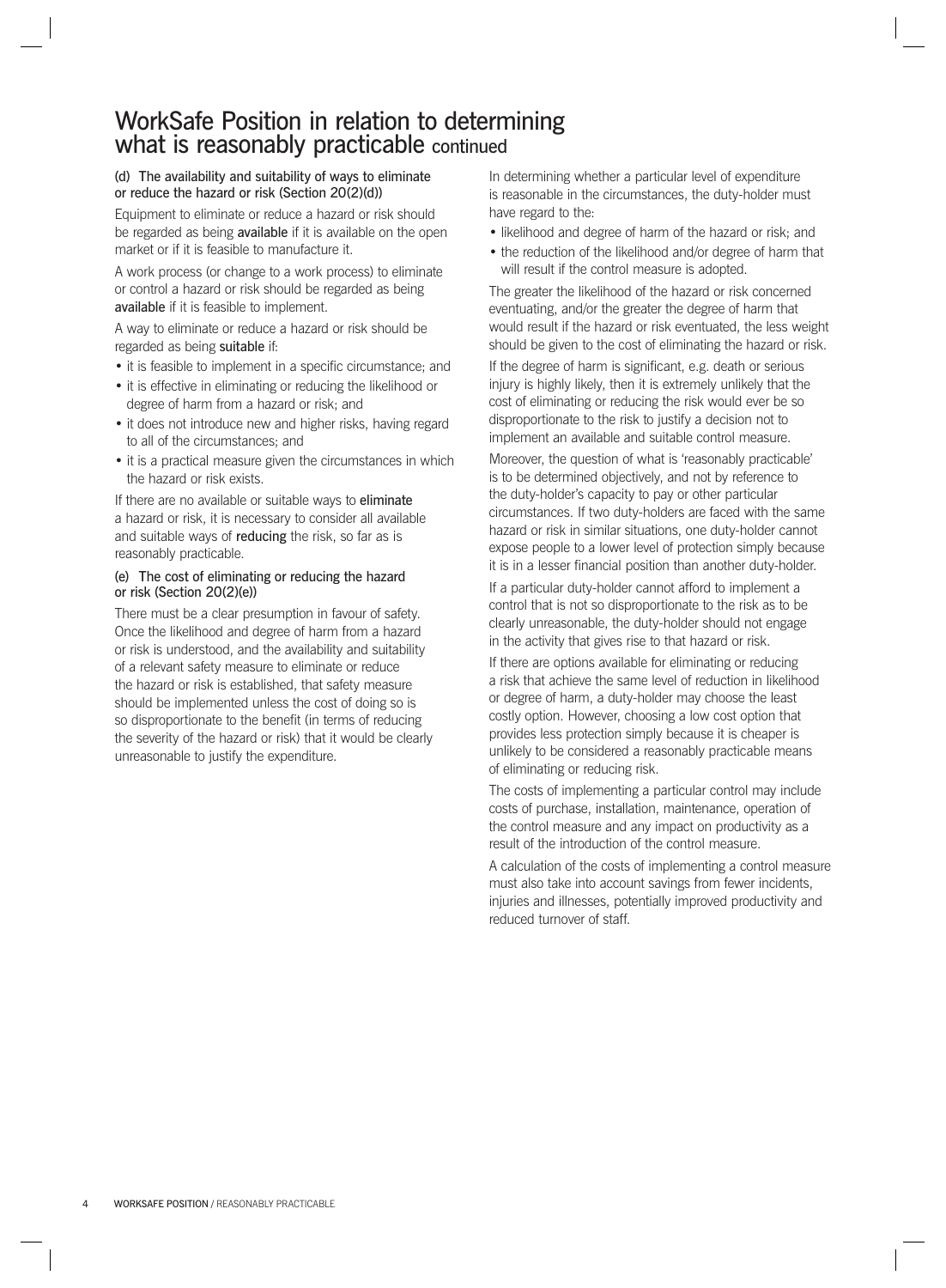The case law that WorkSafe has taken into account in formulating this position includes:

- *Esso Australia Pty Ltd (DPP v Esso Australia Pty Ltd*) [2001] VSC 263
- *Holmes v R E Spence & Co Pty Ltd* [1992] 5 VIR 119
- *R v Australian Char Pty Ltd* [1999] 3 VR 834
- *Chugg v Pacific Dunlop Ltd* [1999] 3 VR 934

### Effect of this WorkSafe Position

Under Section 15 of the Occupational Health and Safety Act, this WorkSafe Position does not give rise to any liability of, or claim against, WorkSafe Victoria. It does not give rise to any right, expectation, duty or obligation that a person may not otherwise have. It does not give rise to any defence that would not otherwise be available to a person.

WorkSafe Victoria will not act inconsistently with this document. WorkSafe Victoria's actions in relation to this document do not affect the operation of the *Occupational Health and Safety Act 2004* or the Regulations made under that Act.

### Explanation **Explanation** Related WorkSafe Positions

WorkSafe Position: How WorkSafe applies the law in relation to identifying and understanding hazards and risks.

### **GLOSSARY**

**Duty-holder** is any person referred to in the 'What this WorkSafe Position is about' section of this document.

**State of knowledge** is the knowledge that the duty-holder has, or ought reasonably to have, about a hazard or risk and about the ways of eliminating or reducing the hazard or risk. **The Act** is the *Occupational Health and Safety Act 2004*.